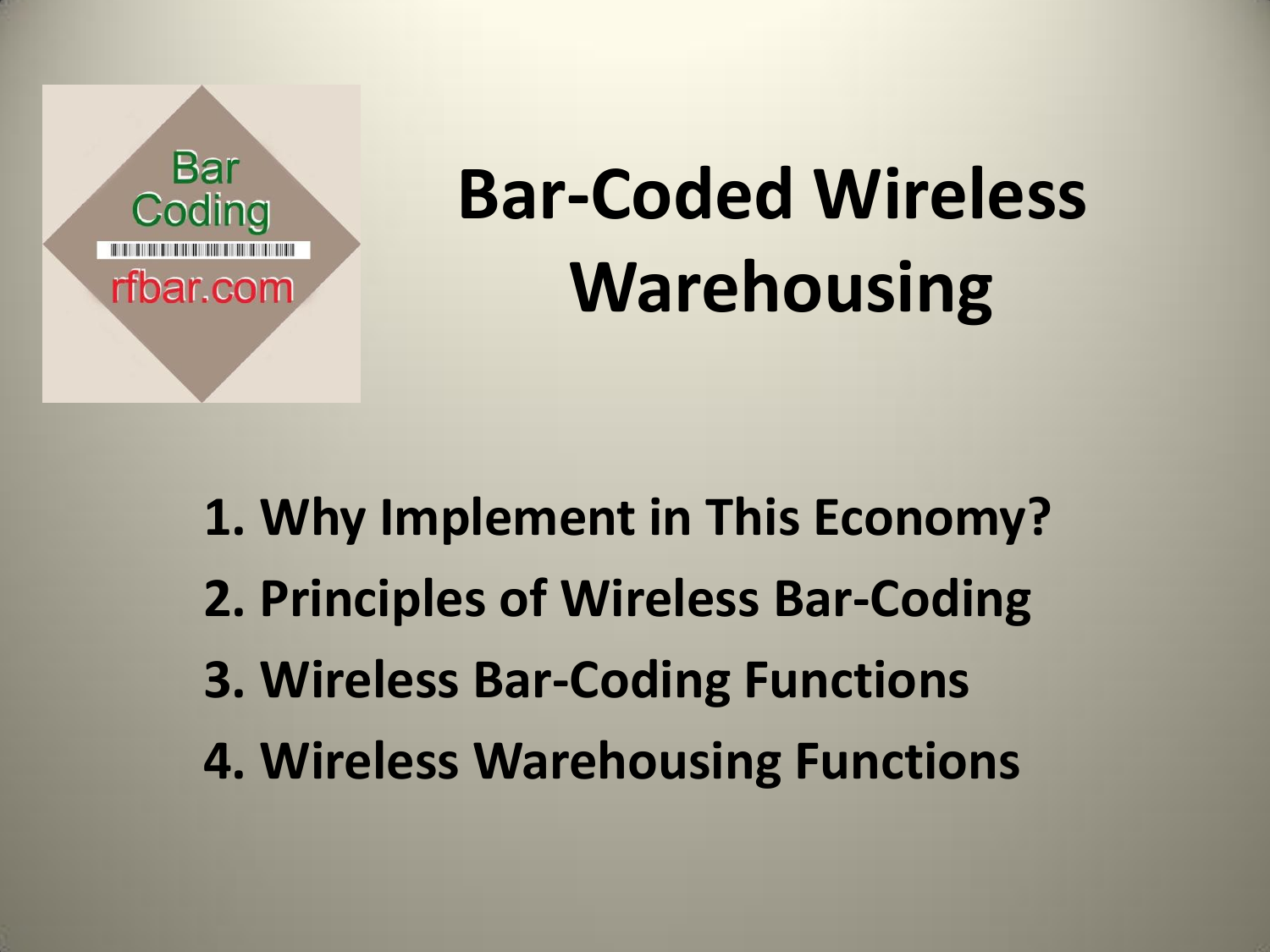**Bar** Coding **THEFT CONTRACTOR** rfbar.com

### **1. Why Implement in This Economy?**

| <b>REASON WHY</b>                                                    | <b>DESCRIPTION</b>                                                                                                                                                     |
|----------------------------------------------------------------------|------------------------------------------------------------------------------------------------------------------------------------------------------------------------|
| 1. You have the People you Need                                      | If you are ready for the rebound, then you<br>still have your most qualified people $-$<br>ready to implement this key project now.                                    |
| 2. Your Return On Investment is Rapid                                | Bar-Coding ROI is usually 6 months or<br>less. Taking your inventory accuracy from<br>95% to 99+% quickly saves you the time<br>you currently spend correcting errors. |
| 3. Going Paperless: Wireless Dispatching                             | It's not just the cost of paper saved $-$ it's<br>the increased efficiency of timely picking<br>of the most important orders.                                          |
| 4. Arranging Locations = Efficient Picking                           | If you can pick orders sequenced by their<br>"Quick-Pick" locations, you eliminate<br>inefficient run-around search time.                                              |
| 5. Take your Warehouse to the Next<br><b>Level of Sophistication</b> | Picking multiple orders simultaneously &<br>assigning multiple pickers to large orders<br>saves time.                                                                  |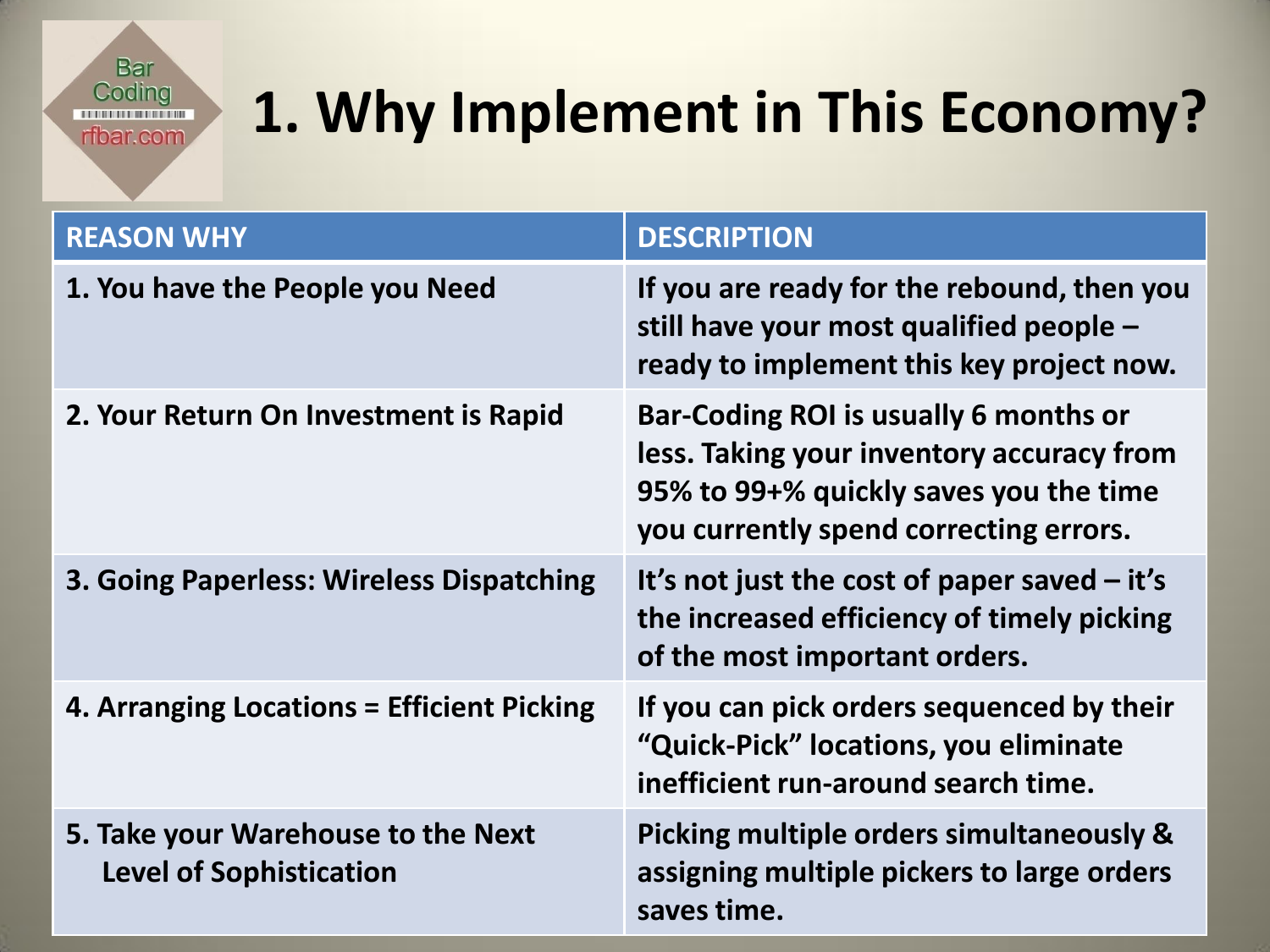**Bar** Coding **THE REPORT OF PROPERTY** rfbar.com

### **2. Principles of Wireless Bar-Coding**

| <b>PRINCIPLE</b>                                                                     | <b>DESCRIPTION</b>                                                                                                                |
|--------------------------------------------------------------------------------------|-----------------------------------------------------------------------------------------------------------------------------------|
| 1. Perform Real-Time Activity<br><b>Updates to Database</b>                          | QAD is updated in real-time at point-of-<br>use, keeping on-hand/in-process "real",<br>and eliminating guessing problems.         |
| 2. Read Bar-Coded Item Data in One<br><b>Scan from Item Tags</b>                     | Tags must be attached to Items! Full Item<br>identity should be included in one bar-<br>code assuring accuracy (Item+Lot+Expiry). |
| 3. Validate Scanned Data & Provide the<br><b>Important Information to Your Folks</b> | Display scanned Info; verify part correct,<br>on-hand is adequate, lot/expiry matches.                                            |
| 4. Verify Scanned Activity against<br><b>Scheduled Activity to Keep Things Real</b>  | Check order due date, picked quantity vs.<br>schedule, allocated pick location/lot vs.<br>actual location, etc.                   |
| 5. Graduate from Bar-Coded Tags to<br><b>RFID Tags</b>                               | RFID tags do not need to be manually<br>read by laser scanner. Let your pickers do<br>their jobs with automated scanning.         |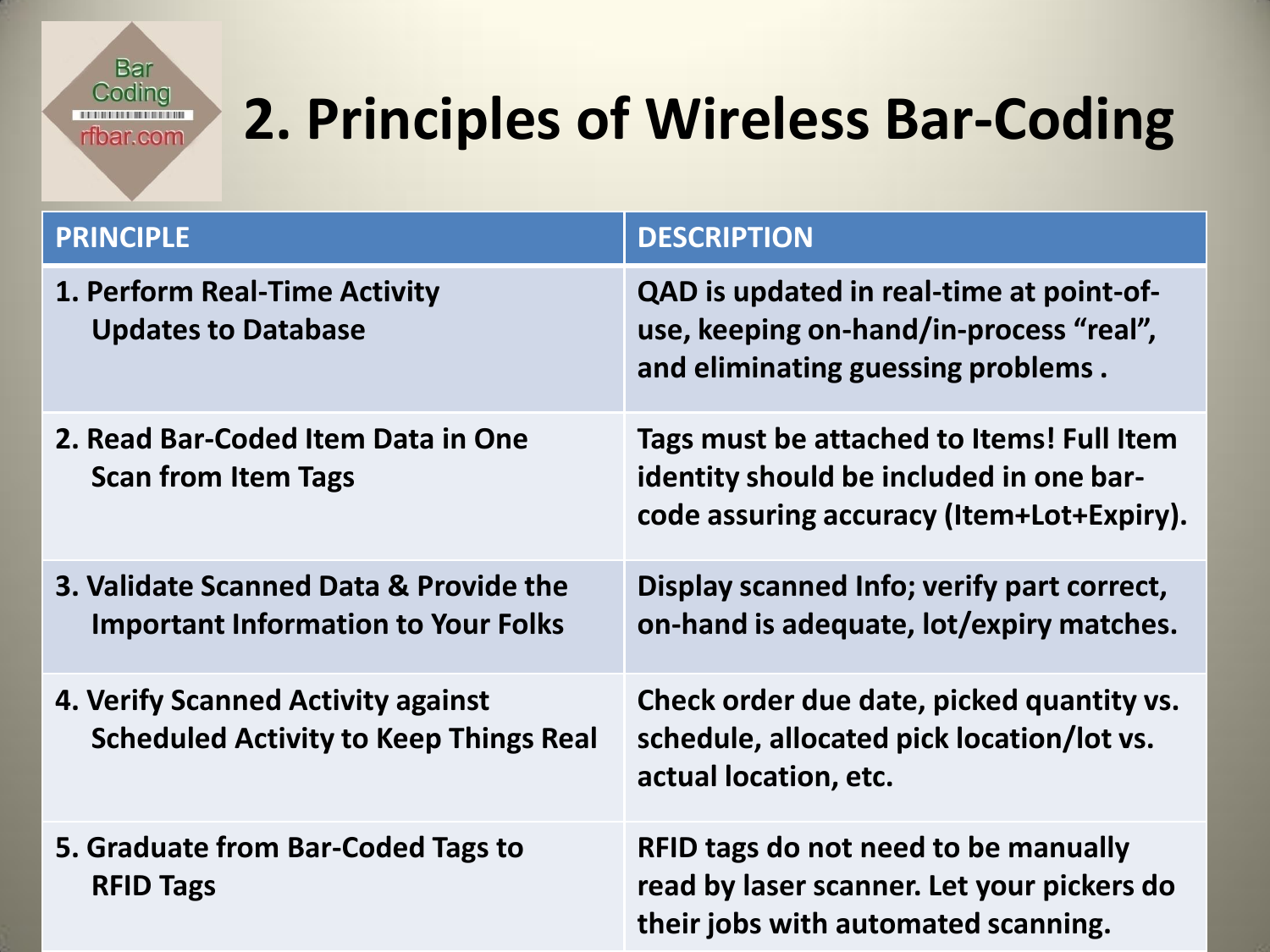**Bar** Coding **THEFFERENTIA** rfbar.com

### **3. Wireless Bar-Coding Functions**

| <b>BASIC BAR-CODING FUNCTION</b>                    | <b>DESCRIPTION</b>                                                                                                 |
|-----------------------------------------------------|--------------------------------------------------------------------------------------------------------------------|
| 1. Receive Purchase Orders & Print<br><b>Labels</b> | Receive PO's (regular, subcontract,<br>blanket, supplier sched) & disposition<br>according to "Skip-Lot" sampling. |
| 2. Transfer an Item                                 | Move single item from one location to<br>another.                                                                  |
| <b>3. Pick Work Orders</b>                          | Pick sequenced by location, pick multiple<br>orders, multiple pickers for large BOM.                               |
| 4. Move Work Orders through WIP                     | Move WO's through operations in WO<br>Router, validating quantity & sequence.                                      |
| 5. Receive Work Orders & Print Labels               | <b>Receive WO into Quick-Pick/Bulk</b><br>locations & print bar-coded labels.                                      |
| 6. Pick & Pack Sales Orders                         | Pick sequenced by location, pick multiple<br>orders, multiple pickers for large orders.                            |
| <b>7. Count Inventory</b>                           | <b>Cycle Count, Physical Inventory &amp; WIP.</b>                                                                  |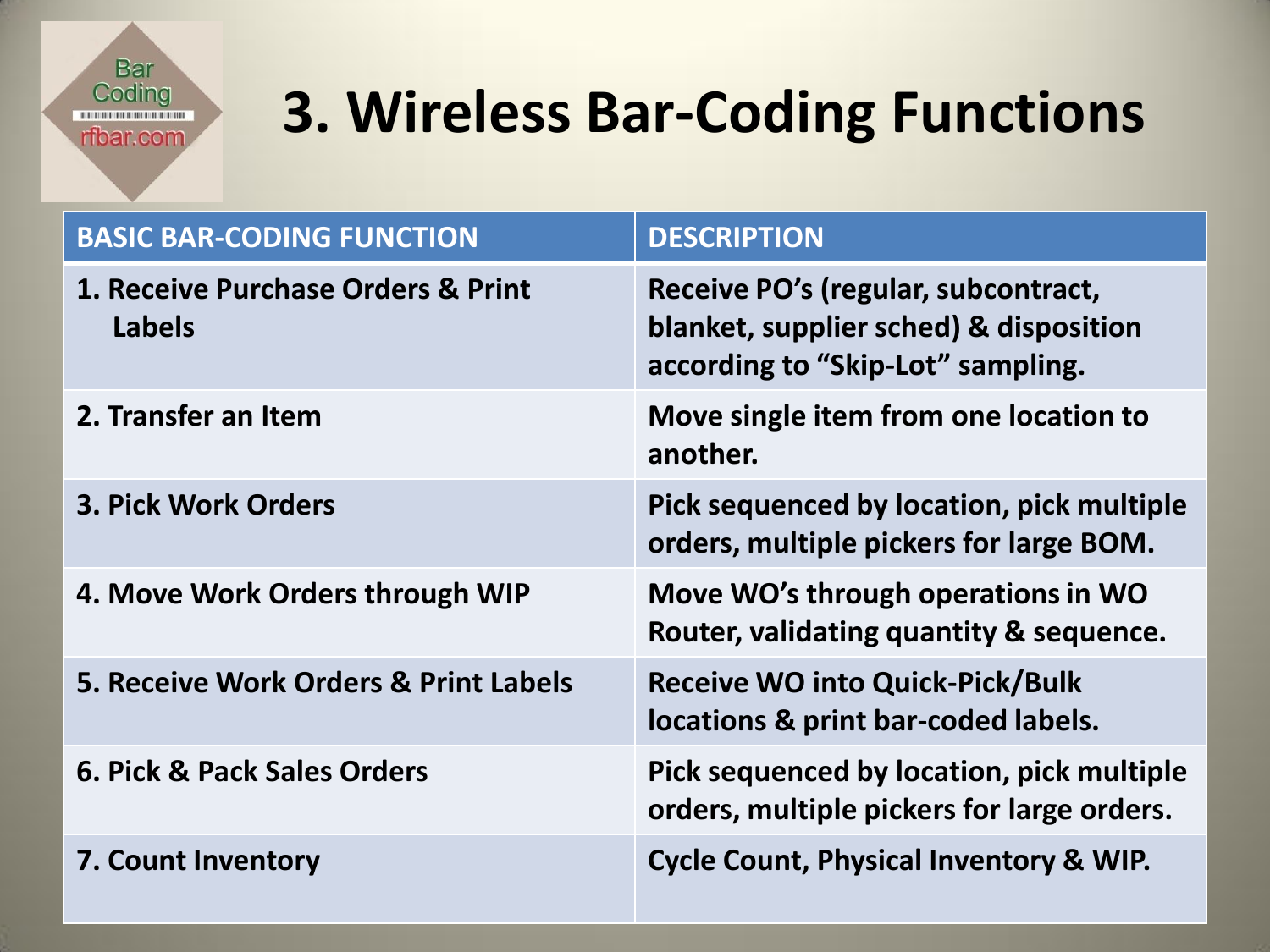

## **Receiving Purchase Orders & Printing Bar-Coded Labels**

| PONbr: 28983               |  |
|----------------------------|--|
| RcvDt: 07/17/09            |  |
| Part 80077753              |  |
| <b>ELEC ASSY-SLIV+ 60,</b> |  |
| Ln 1 Opn<br>1.0            |  |
| PksQ 1                     |  |
| RcvQ 1                     |  |
| Locn insp                  |  |
| Lot#                       |  |
| #Lbls 1                    |  |
| Update Receipt?            |  |
| Yes                        |  |
|                            |  |

Receive regular, subcontract, blanket release, supplier schedule PO's and print bar-coded item labels.

Optionally, decide whether to inspect this lot or not, based on your sampling logic.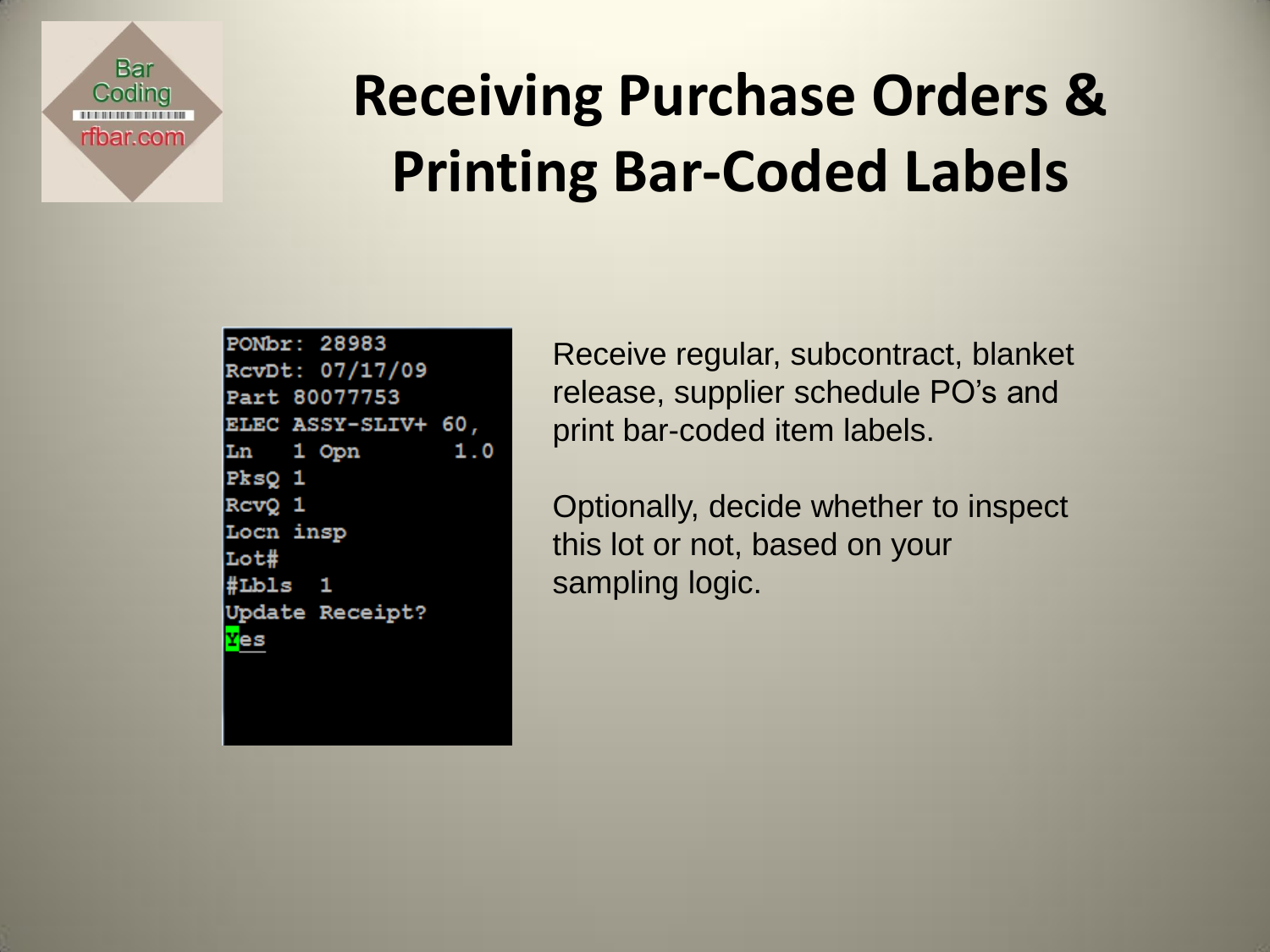#### **Bar** Coding ............... rfbar.com

## **Work Order Moving & Labor Reporting**

| RF/BAR MOVE/LABOR     |     |
|-----------------------|-----|
| Empl: 00023           |     |
| Shft: 1               |     |
| W/O: 5677072          |     |
| 05040738              |     |
| BODY-HP ATTEN, . 96L, |     |
| Operation: 110        |     |
| Rejects? no           |     |
| Reworks? no           |     |
| QtyOpen:              | 5.0 |
| MoveQty:              | 5.0 |
| 0.1<br>SetUp:         |     |
| RunTm:                | 2.3 |
| OP Complete: yes      |     |
| Move nxt OP: yes      |     |
|                       |     |

Sequentially move your work orders through their routingoperations, optionally reporting rejects, setup & run times, without orphaning unreported, forgotten, or lost items in process.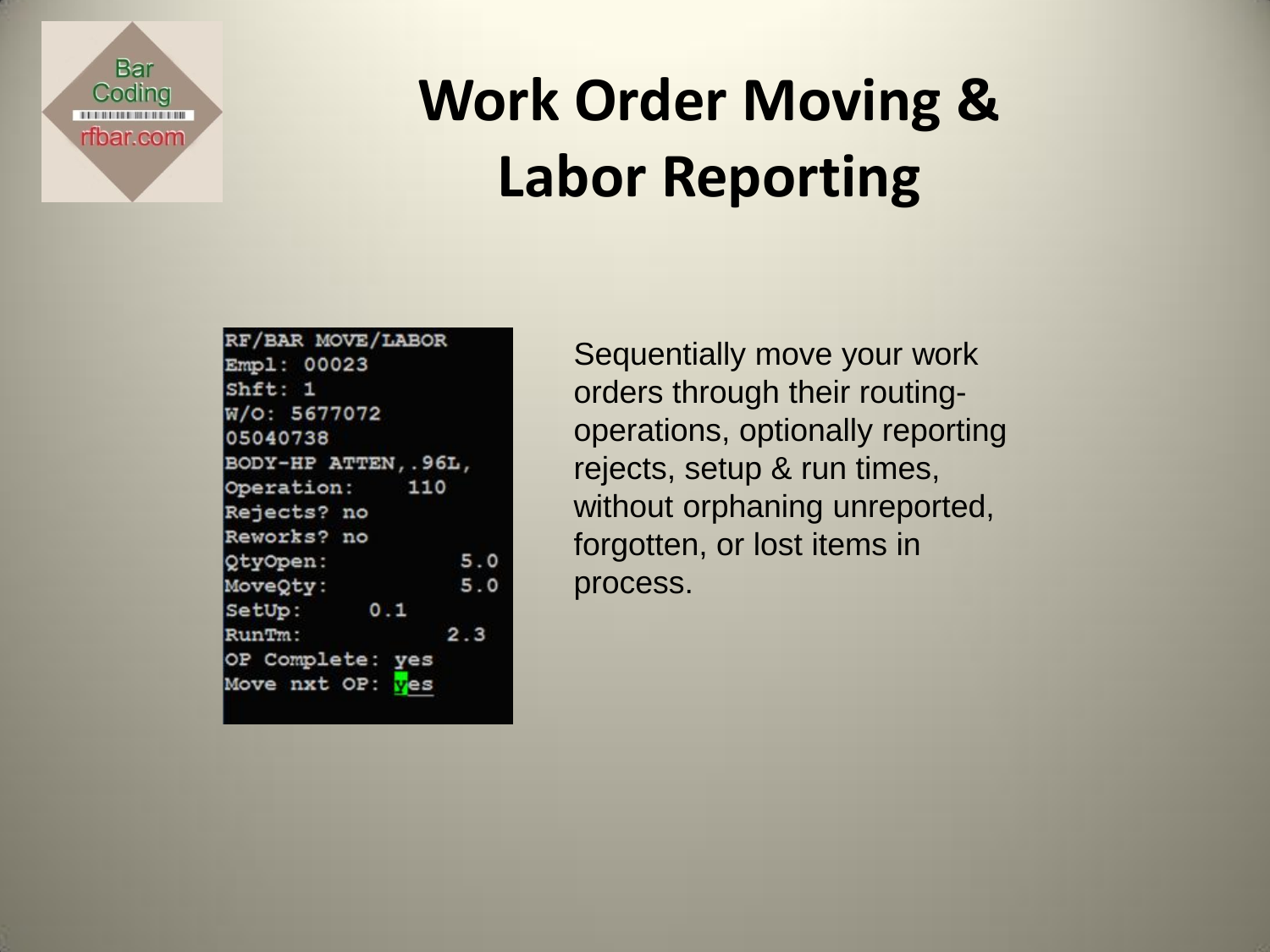#### **Bar** Coding **THE REPORT OF A STATE** rfbar.com

### **4. Wireless Warehousing Functions**

Provide wireless-terminal processes beyond error-free scanning of bar-codes.

| <b>WAREHOUSING FUNCTION</b>                                        | <b>DESCRIPTION</b>                                                                                                                   |
|--------------------------------------------------------------------|--------------------------------------------------------------------------------------------------------------------------------------|
| 1. Sales Order & Work Order Dispatching                            | Replace piles-of-paper pick lists with on-<br>screen, prioritized list of pickable orders;<br>and then sequence picking by location. |
| 2. Pick Multiple Orders Simultaneously                             | Choose multiple orders to pick & choose<br>multiple pickers for large orders.                                                        |
| 3. Replenishing "Quick Pick" Locations<br>(for picking efficiency) | Based on pickable & upcoming orders,<br>guide replenishment of Quick-Pick<br>locations, including cross-docking.                     |
| 4. Transferring Carts   Trucks-Full of Parts                       | Put-away "inspected" parts, move from<br>bulk-locations and cross-docks to quick-<br>pick locations; re-arrange storage bins.        |
| 5. What Else Do You Need to Improve<br><b>Your Warehousing?</b>    | We have more warehousing programs,<br>and we will "build-to-order" for you, at<br>no extra cost. (This adds to our offerings)        |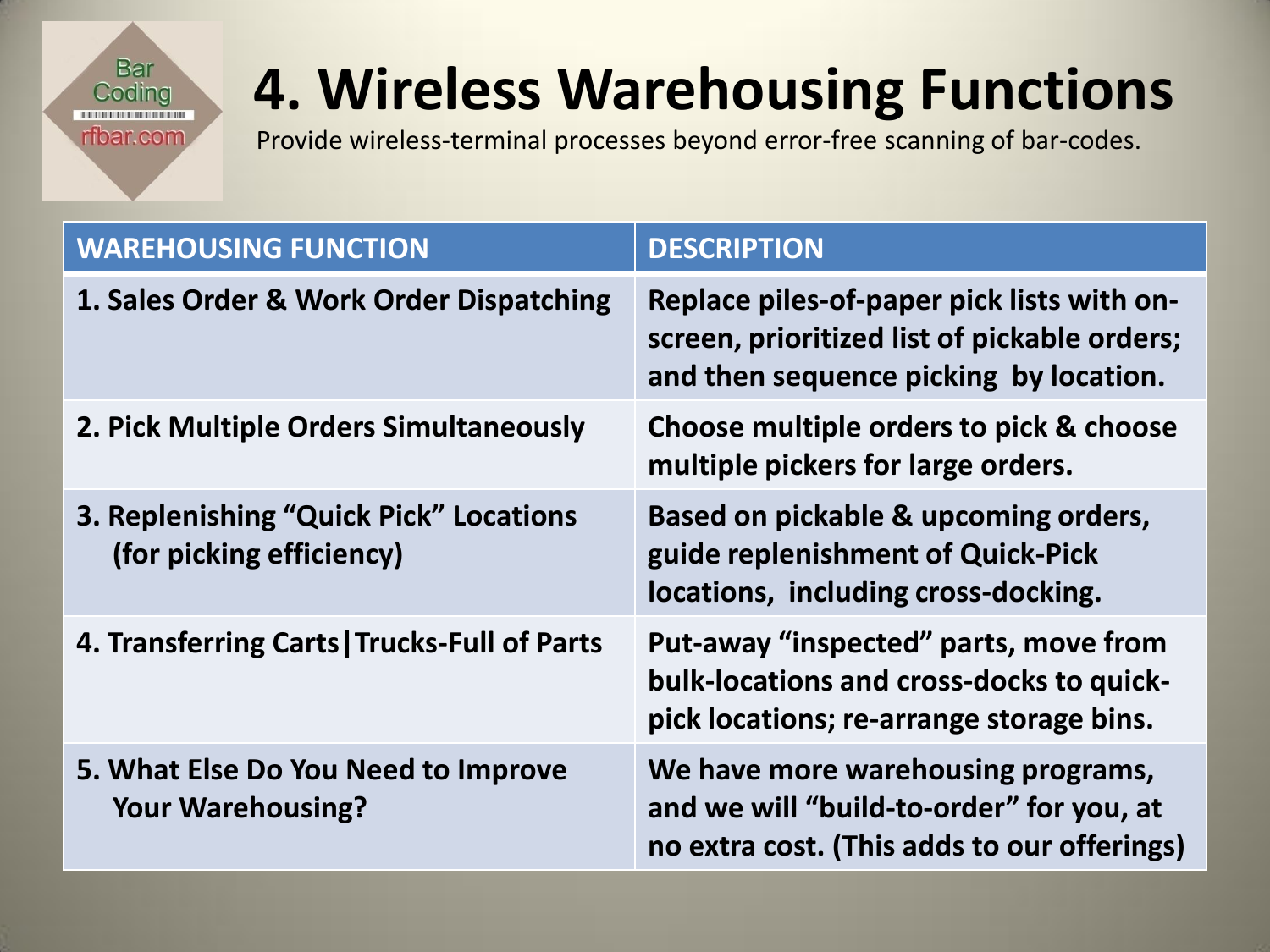**Bar** Coding ribar.com

### **On-Screen Sales Order Dispatch List**

|          | RF/BAR SO Pick |                     |  |
|----------|----------------|---------------------|--|
|          |                | Shipable Sales Ords |  |
| 1 SE0500 |                | 03/28/08            |  |
|          |                | 2 424693 03/06/09   |  |
|          |                | 3 426802 03/25/09   |  |
|          | 4 424932       | 04/08/09            |  |
|          |                |                     |  |
|          |                |                     |  |
|          |                |                     |  |
|          |                |                     |  |
|          |                |                     |  |
|          |                |                     |  |
|          |                |                     |  |

Enter Seq/SO# to Pck

This screen replaces the piles of paper pick-lists with one simple screen-full of all eligible sales orders (or work orders). It immediately adds new (rush) orders to the top of the list – something paper pick lists can't easily do.

Wireless dispatching can also provide for picking Material Orders (for Service & Distributors) as well as regular Sales Orders – all from one dispatch screen (e.g., "SEO500" in this example).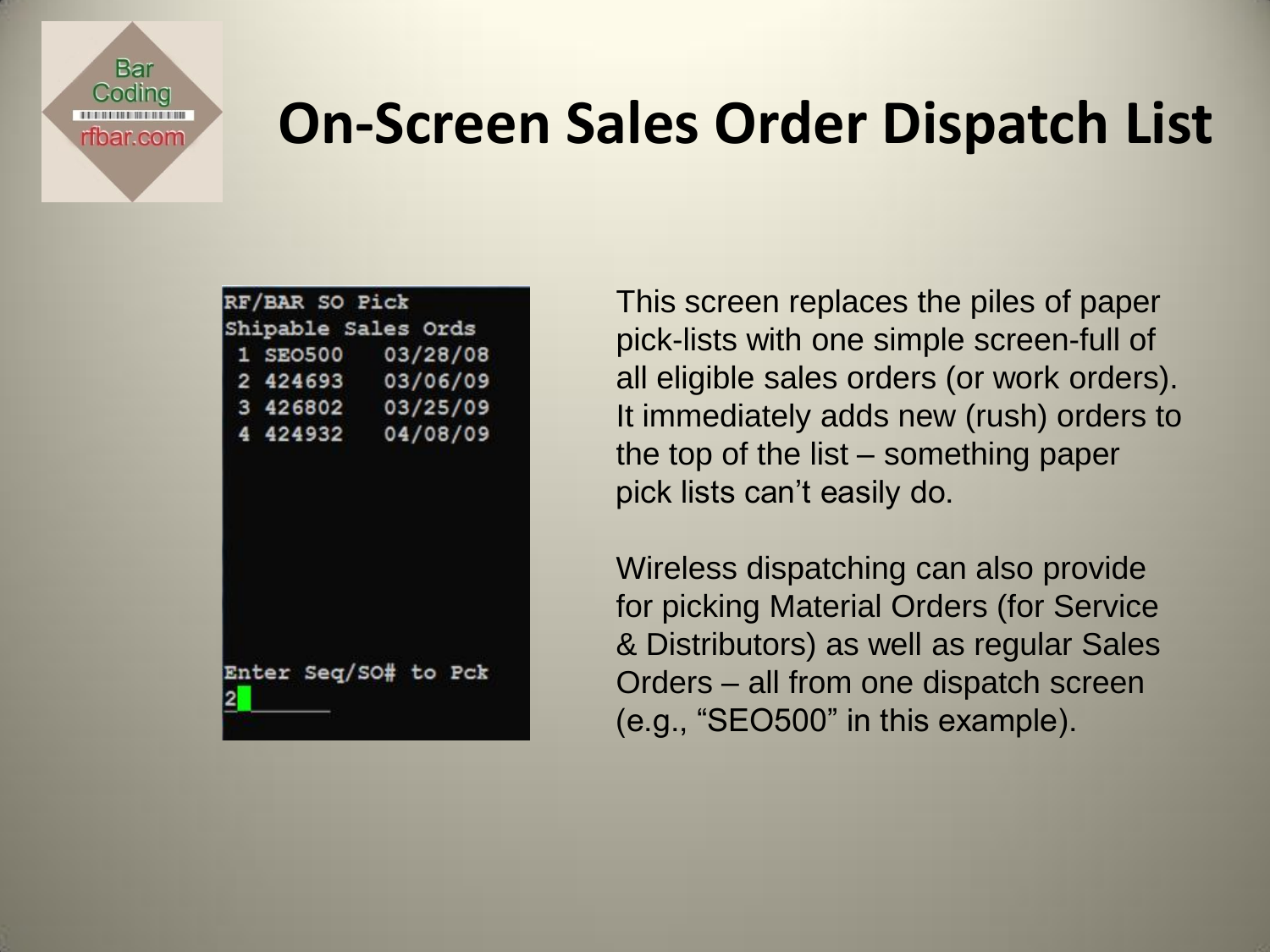**Bar** Coding ............... ribar.com

### **On-Screen Pick List Sequenced by Location**

| RF/BAR SO Pick    |  |
|-------------------|--|
| SO#: 424693 Ln: 1 |  |
| Due: 03/06/09     |  |
| P/N: 20458194     |  |
| Opn: 132 Pkd: 0   |  |
| <b>Site: 3bx</b>  |  |
| Locn: PR56        |  |
| Lot#:             |  |
| LQty: 132         |  |
| Part:             |  |
| Lot#:             |  |
|                   |  |
|                   |  |
|                   |  |
|                   |  |
|                   |  |

In place of printed picklists, pick sequenced by "quick-pick" location. (Much more efficient picking than QAD's sequencing by SO line number or WO part number.)

According to your picking rules, synchronized pickers get their assigned picks for only their inventory "zones".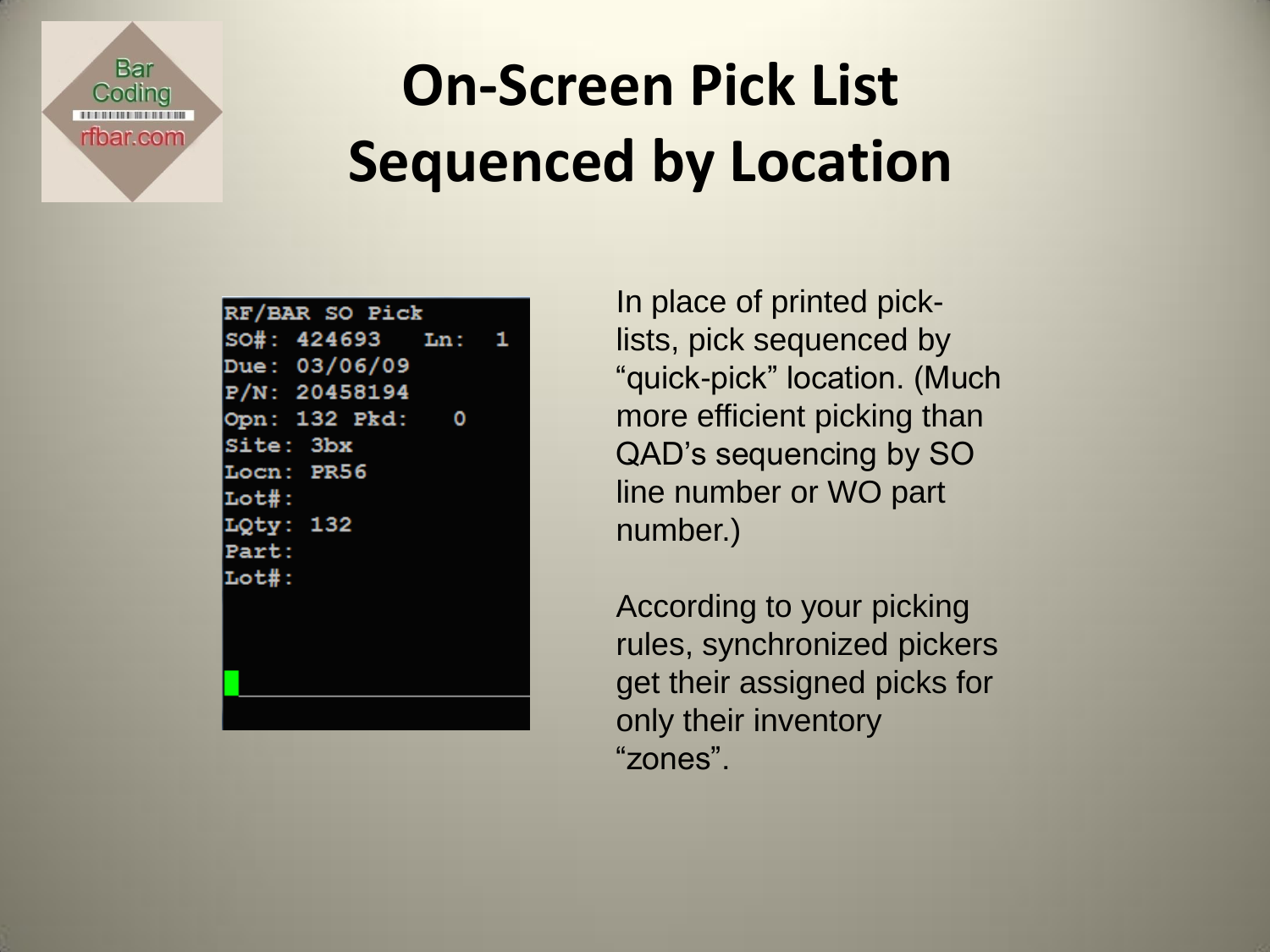**Bar** Coding **TELEVISION** rfbar.com

### **Quick-Pick-Locations Replenishment Report**

|                | XXSSSocalc 0717<br>$\blacksquare$<br>Page: |                                                                 | Replenishment Report |                        |             |                       | Date: 07/17/09<br>Time: 10:29:41 |
|----------------|--------------------------------------------|-----------------------------------------------------------------|----------------------|------------------------|-------------|-----------------------|----------------------------------|
|                | sodm part                                  | TOTAL REOD Oldest Due OP Locatn OP On Hand OtherLoc Oty On Hand |                      |                        |             |                       |                                  |
|                | SE-7349                                    |                                                                 | 18.00 04/29/09       | <b>1C09Z</b>           | 3.00        |                       |                                  |
| <b>PART</b>    | 699-039                                    |                                                                 | 1.00 05/07/09        | 2E21F                  | 0.00        |                       |                                  |
|                | PS-2570                                    |                                                                 | 14.00 06/26/09       | 1Z06Z                  | 11.00 1Z06C |                       | 3.0                              |
| <b>NUMBER</b>  | PS-2103A                                   |                                                                 | 65.00 06/26/09 1A04C |                        |             | 52.00 1K02A           | 300.0                            |
|                |                                            |                                                                 |                      |                        |             | 1Z10A                 | 480.0                            |
|                |                                            |                                                                 |                      |                        |             | 2W01A                 | 440.0                            |
| <b>TOTAL</b>   |                                            |                                                                 |                      |                        |             | <b>AIT</b>            | 1,920.0                          |
|                | PS-2104                                    |                                                                 | 32.00 06/26/09       | 1A04D                  |             | 0.00 1J04A            | 944.0                            |
| <b>REQD</b>    |                                            |                                                                 |                      |                        |             | 1K10B                 | 400.0                            |
|                |                                            |                                                                 |                      |                        |             | 1k12a                 | 960.0                            |
|                |                                            |                                                                 |                      |                        |             | 1k20c                 | 555.0                            |
| <b>OLDEST</b>  | SE-8694A                                   |                                                                 | 16.00 06/26/09       | 1K24C                  | 0.00        |                       |                                  |
|                | PS-2170                                    |                                                                 | 32.00 06/29/09       | 1B17C                  |             | 0.00 1B17A            | 1.0                              |
| <b>DUE</b>     | PS-2002                                    |                                                                 | 35.00 07/01/09       | 1A02Z                  | 2.00        |                       |                                  |
|                | SE-8692                                    |                                                                 | 11.00 07/02/09       | 1D20D                  | 0.00        |                       |                                  |
|                | ME-6694                                    |                                                                 | 4.00 07/06/09        | 1B12B                  | 0.00        |                       |                                  |
|                | PS-2169                                    |                                                                 | 45.00 07/07/09       | 1G02Z                  |             | 0.001 <sub>b17z</sub> | 25.0                             |
| QP Loc         | SE-8841                                    |                                                                 | 10.00 07/09/09       | 1E07C                  | 0.00        |                       |                                  |
| <b>OH</b>      | PS-2158                                    |                                                                 | 67.00 07/10/09       | 1B19E                  | 7.00        |                       |                                  |
|                | 655-012                                    |                                                                 | 3.00 07/10/09        | 1M12C                  | 0.00        |                       |                                  |
|                | SE-8840                                    |                                                                 | 3.00 07/13/09        | 1E07C                  | 1.00        |                       |                                  |
|                | $TD-8565$                                  |                                                                 | 2.00 07/13/09        | $1 \quad \blacksquare$ | 0.00        |                       |                                  |
| Other          | PS-2878                                    |                                                                 | $6.00$ $07/13/09$    | 1F08Z                  |             | 0.00 1F12Z            | 4.0                              |
| <b>Locs OH</b> |                                            |                                                                 |                      |                        |             | zpack                 | 2.0                              |
|                | OS-8500                                    |                                                                 | 15.00 07/13/09       | 1C20Z                  | 0.00        |                       |                                  |
|                | ME-9341                                    |                                                                 | 5.00 07/13/09        | 1F06Z                  | 4.00        |                       |                                  |
|                | SE-9600                                    |                                                                 | 2.00 07/13/09        | 1G01Z                  | 1.00        |                       |                                  |
|                | TD-8564-220                                |                                                                 | 1.00 07/13/09        | 1Z28B                  | 0.00        |                       |                                  |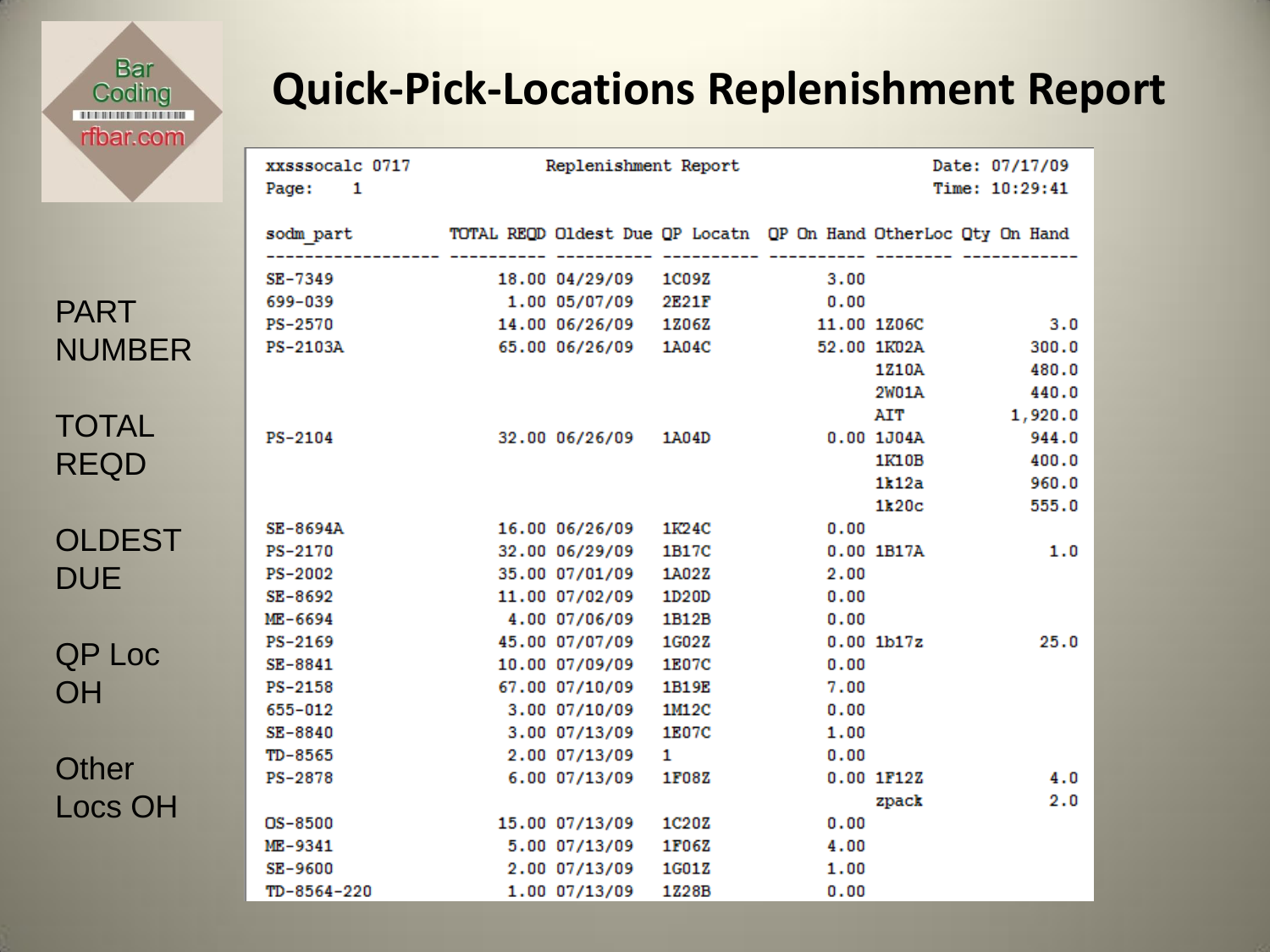**Bar** Codina **BEFORE HER HER FOREST** rtbar.com

## **Transferring Carts- & Trucks-Full of Inventory Items**

| MultiPartLoc-Xfer        |
|--------------------------|
| Load/Unload: Load        |
| Cart: cart01             |
| PNs: 3 Qty: 3500         |
| LOAD FRM: pre-stk        |
| Part: 517-119            |
| ALLIGATOR CLIP INSUL-BLK |
| Open: 2,000.00           |
| Qty: $2,000.00$          |
|                          |

| MultiPartLoc-Xfer   |
|---------------------|
| Load/Unload: Unload |
| Cart: CART01        |
| PNs: 3 Qty: 103     |
| UNLOADTO: 2D03B     |
| Part: 003-07713     |
|                     |
| 2.00<br>Open:       |
| 0.00<br>Qty:        |
|                     |
|                     |

Choose to Load "cart01" from "pre-stk", scanning items being transferred. When Location changes, scan Location, then scan additional items.

Choose to UnLoad "cart01" into location "2D03B". Screen then suggests next QuickPick location to replenish after unloading current QuickPick location.